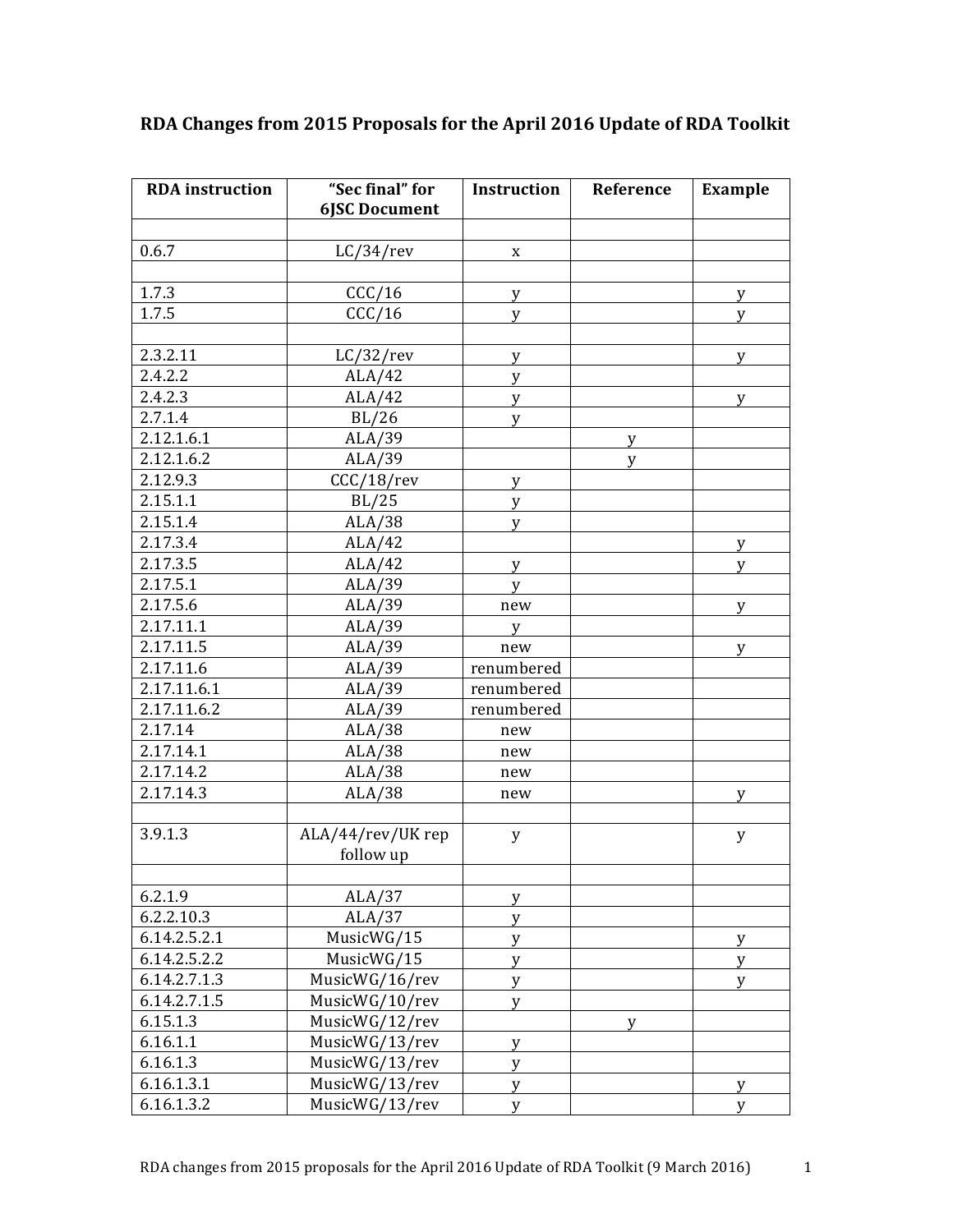| <b>RDA</b> instruction  | "Sec final" for      | <b>Instruction</b> | Reference | Example |
|-------------------------|----------------------|--------------------|-----------|---------|
|                         | <b>6JSC Document</b> |                    |           |         |
| 6.16.1.3.3              | MusicWG/13/rev       | y                  |           | y       |
| 6.19.2.5.1              | ALA/37               | y                  |           | y       |
| 6.19.3.3                | ALA/37               |                    | y         |         |
| 6.19.3.6                | ALA/37               | delete             |           |         |
| 6.27.1.2                | $LC/34$ /rev         |                    |           | y       |
| 6.27.1.5                | LC/33/rev            | y                  |           | y       |
| 6.27.1.6                | LC/33/rev            | y                  |           |         |
| 6.27.1.9                | MusicWG/12/rev       |                    | y         |         |
| 6.28.1.1                | MusicWG/12/rev       |                    | y         |         |
| 6.28.1.9                | MusicWG/12/rev       | y                  |           | y       |
| 6.28.1.9.1              | MusicWG/13/rev       |                    |           | y       |
| 6.28.1.9.4              | MusicWG/12/rev       | y                  |           | y       |
| 6.28.1.10               | MusicWG/11/rev       | y                  |           | y       |
| 6.28.1.10.1             | MusicWG/11/rev       | delete             |           |         |
| 6.28.1.11               | MusicWG/12/rev       | delete             |           |         |
| 6.28.2.4                | MusicWG/12/rev       |                    | y         |         |
| 6.28.3                  | MusicWG/13/rev       |                    |           | У       |
| 6.28.4.1                | MusicWG/12/rev       |                    | y         | y       |
|                         | MusicWG/13/rev       |                    |           |         |
| 6.28.4.3                | MusicWG/12/rev       |                    | y         |         |
| 6.28.4.4                | MusicWG/12/rev       |                    | y         |         |
| 6.28.4.5                | MusicWG/12/rev       |                    | y         |         |
| 6.29.1.2                | ALA/37               |                    |           | y       |
| 6.29.1.4                | ALA/37               |                    |           | V       |
|                         |                      |                    |           |         |
| 9.5.1.1                 | CCC/17               | y                  |           |         |
|                         |                      |                    |           |         |
| 11.3.2.1                | $LC/34$ /rev         | y                  |           |         |
| 11.3.2.3                | $LC/34$ /rev         | y                  |           | y       |
| 11.5                    | $LC/34$ /rev         | y                  |           |         |
| 11.13.1.8.1             | $LC/34$ /rev         | y                  |           | y       |
| $\overline{1}$ 1.13.2.1 | $LC/34$ /rev         |                    |           | y       |
|                         |                      |                    |           |         |
| 19.2.1.3                | $LC/34$ /rev         |                    |           | y       |
| <b>B.3</b>              | ALA/37               | у                  |           |         |
| B.7                     | ALA/37               | y                  |           |         |
|                         |                      |                    |           |         |
| I.2.2                   | BL/27                | У                  |           |         |

| <b>Glossary term</b> | "Sec final" for 6JSC Document | Add or revise |  |
|----------------------|-------------------------------|---------------|--|
|                      |                               |               |  |
| blueline process     | ALA/44/rev/UK rep follow up   | revise        |  |
| blueprint process    | ALA/44/rev/UK rep follow up   | revise        |  |
| burning              | ALA/44/rev/UK rep follow up   | add           |  |